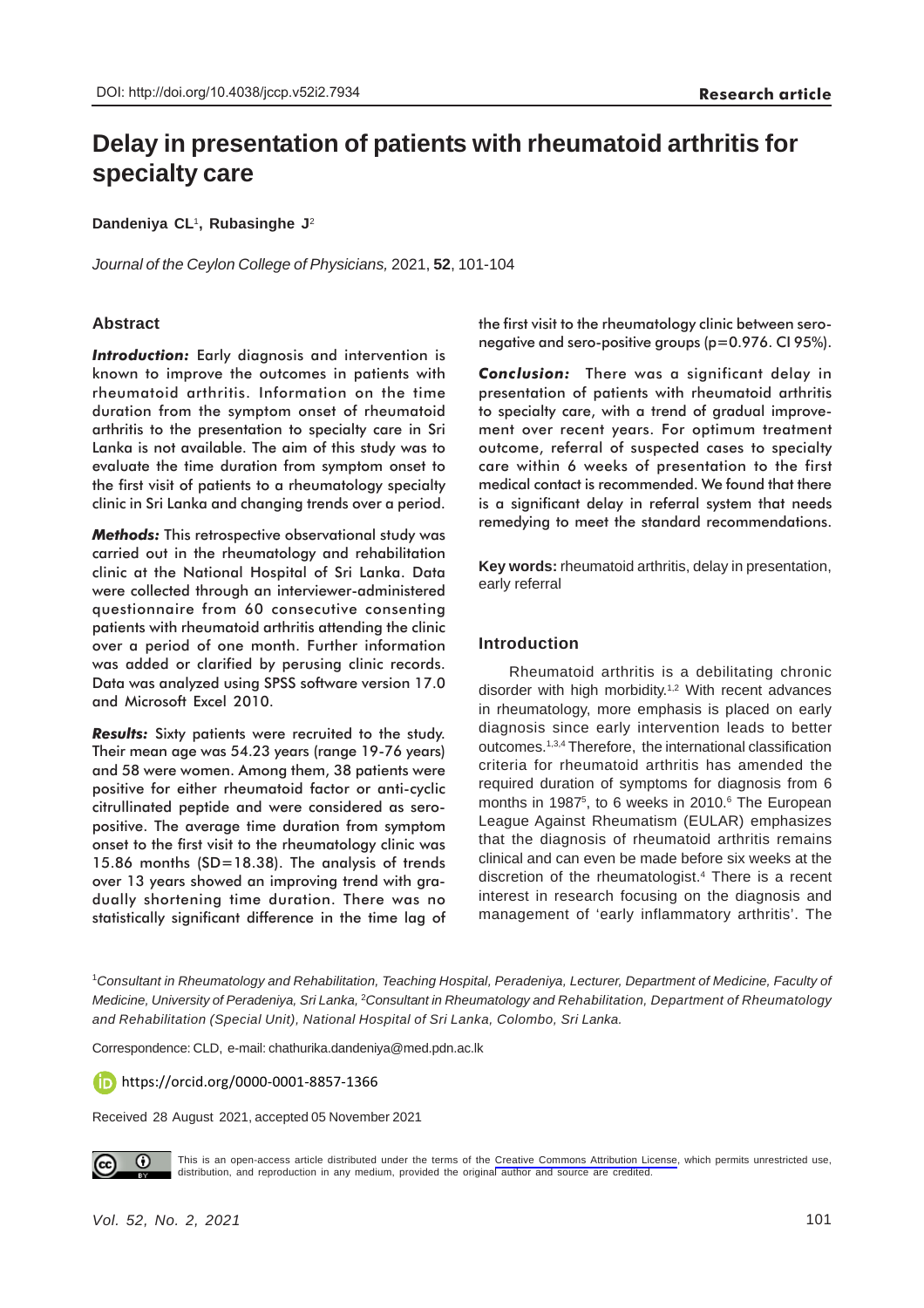# **Research article**

disease modifying treatment should be started as early as possible, preferably within three months, in persistent arthritis even if they do not fulfill definite classification criteria for inflammatory arthritis.<sup>4</sup> Given the difficulty in diagnosing early inflammatory arthritis and the challenges of treatment, it is recommended that early arthritis should be managed under the care of a rheumatologist.4

It is a personal observation that a delay in presentation of patients to specialty rheumatology clinics is common in Sri Lanka. However, this observation has not been investigated in a scientific study. The findings of such a study would help in patient education and for the future development of a national referral policy in rheumatology care in the country. The aim of this study was to investigate the time duration from the onset of symptoms to the first visit to a specialized rheumatology clinic and the changing trends over time.

#### **Methods**

This cross-sectional retrospective study was conducted at the department of rheumatology and rehabilitation of the National Hospital of Sri Lanka. Ethical approval was obtained from the ethical review committee of the National Hospital of Sri Lanka. All consecutive patients with rheumatoid arthritis followed up in the unit over a period of one month (September 2018), who consented to the study, were included. Data was collected by the first author (CD) through an interviewer-administered questionnaire and by perusal of clinic records. Demographic details, final diagnosis according to the serological status and the symptom duration at the confirmation of diagnosis were recorded. The symptom duration prior to first clinic visit, after being extracted from the records, was verified by the patients. All patients had a diagnosis fulfilling the classification criteria set by the American College of Rheumatology (1987) $5$  or the American College of Rheumatology/EULAR joint statement  $(2010)^6$  at the time of diagnosis. Those patients with a diagnosis not conforming to the above classification criteria were excluded. Further, those with incomplete records at the time of diagnosis and those with overlap syndromes were excluded from the study. Data were analyzed using SPSS software version 17.0 and Microsoft Excel 2010.

# **Results**

#### *Demographic characteristics*

A total of sixty patients were recruited to the study. Of them, 58 were women with a female: male ratio of 29: 1. The mean age was 54 years (range 19-76 years) at the time of diagnosis (Figure 1). Duration of

102

rheumatoid arthritis at the time of data collection ranged from 2 months to 31 years. Of the patients, 22 were diagnosed with sero-negative rheumatoid arthritis and 38 were sero-positive. Sero-positivity was defined as being positive for rheumatoid factor, anti-citrullinated cyclic peptide or both.



**Figure 1. Age distribution of the patients at the recruitment to the study.**

Time lag was defined as the time from the onset of symptoms to the first visit to a specialized rheumatology clinic. The mean of time lag was 15.86 (SD 18.38) months. The mean time lag among the seronegative group was 15.77 (SD 19.42) months and in the sero-positive group was 15.92 (SD 18.02) months. Applying independent 2 sample t test, where equal variance was assumed after performing Levene's test for equality of variances, no significant difference was noted between the average time lag of the two groups (P=0.976. CI 95%).



**Figure 2. The time lag (months) and the number of patients.**

The time lags were further analyzed and depicted in figure 2. This shows that 25% (n=15) of the patients presented to specialty care within two months of symptom onset while 30% (n=18) presented more than 12 months after symptom onset. The remaining 45% (n=27) presented within 2 to 12 months of symptom onset.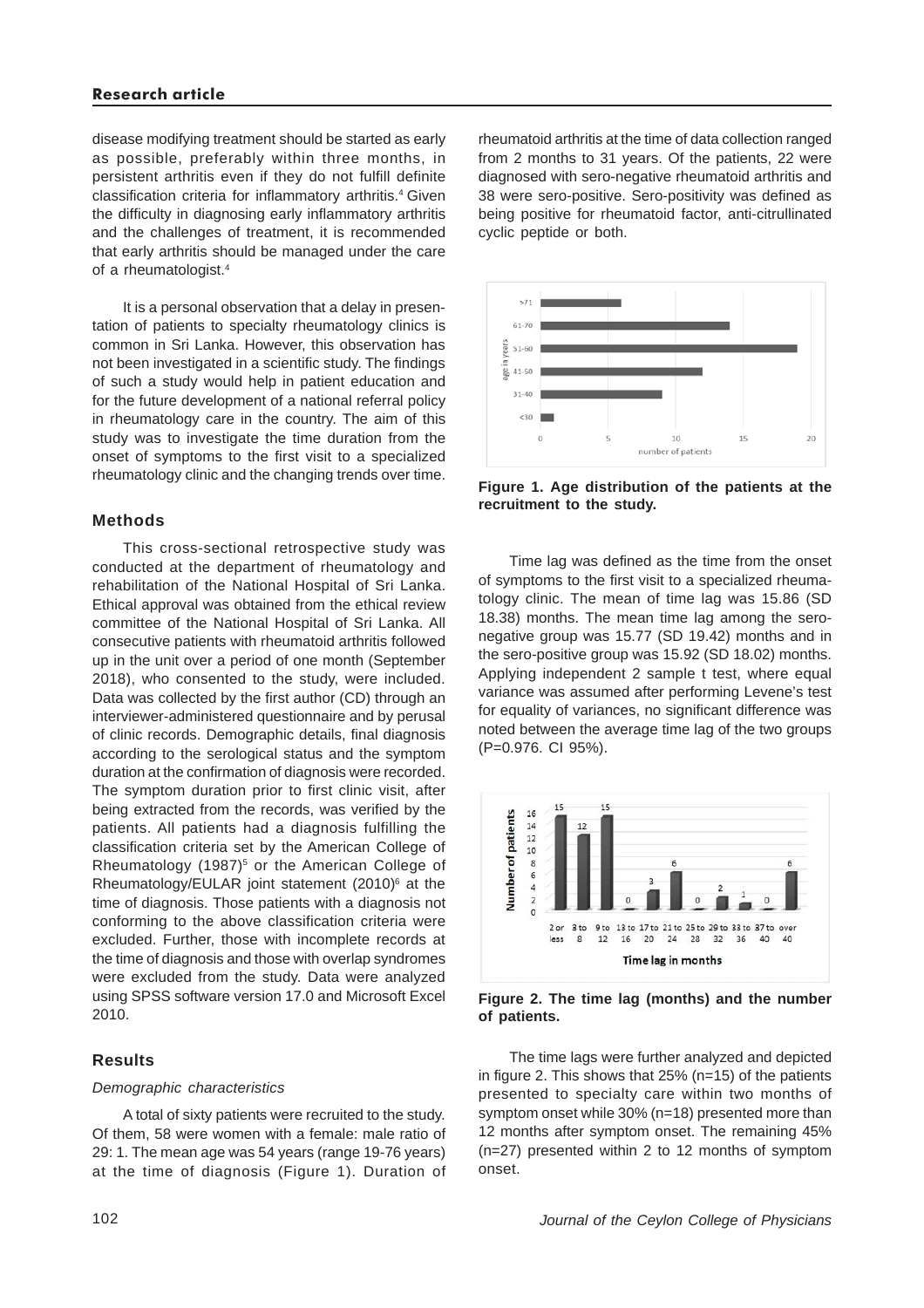The trend of the time lag to the first visit to specialty care in the study population is shown against the year of first visit in Figure 3. This shows that the average delay in referral is decreasing and has reached 7.37 months (SD 5.5) by 2015 to 2018.



#### **Figure 3. Trend in the time lag of patients with rheumatoid arthritis presenting to specialist care over the years.**

#### **Discussion**

This single centre study in Sri Lanka showed that there was a significant delay in presentation of patients with rheumatoid arthritis to specialty care. Further analysis of data revealed that the delay showed an improving trend over time. There was no significant difference in the time to the first visit to specialty care between sero-positive and sero-negative groups. Given the international standard of care aiming for treatment initiation within 6 weeks of symptom onset, there is a timely need for further improvement.

With an average delay of 15.86 months (SD 18.38) from symptom onset to the first visit to specialty care, there was a significant delay in initiating treatment for rheumatoid arthritis in this study population. However, statistically, the standard deviation exceeding the mean may reflect a wide range of data or a skewed distribution. Removing one extreme outlier from the final analysis did not make a significant difference to the outcome.

To correct for the wide variation of data, further analysis was done clustering the lag time to the first visit in months. This showed a wide variation in the time delay ranging from less than 2 months from symptom onset to more than 12 months. Although the average delay to presentation was long, this showed that 25% of patients presented to specialty care within 2 months of symptom onset and another 45% presented within 2 to 12 months. But a delay of more than 12 months was observed in another 30% of the cohort. By identifying the reasons contributing to this early versus delayed presentation, a targeted approach may be designed to overcome this.

Considering the possibility of a skewed distribution, we considered a second cluster analysis, depending on the year of first visit to specialty care, and removal of extreme outliers within subgroups. This revealed the improving trend of referral over time, with gradual reduction of time from symptom onset to the first visit to specialty care. With the wider availability of specialty rheumatology services, referral would have become more acceptable.

Another important observation was that there was no significant difference in the average time lag between sero-positive and sero-negative patients (p=0.976. CI 95%). In a large-scale cohort study done in the United Kingdom, sero-positive patients presented later to primary care than sero-negative patients. However, referral from primary care to specialist care was delayed in the sero-negative group, and once referred, initiation of treatment was also delayed.<sup>7</sup> The authors postulated that the delay of seropositive patients in presentation to primary care was likely to be the result of more insidious onset of symptoms.<sup>7</sup> Further, the sero-positive group was younger and may have had distinct health seeking behavior patterns.<sup>7</sup> False reassurance given to the primary care doctors by negative antibodies as well as the established referral guidelines including antibody positivity may have contributed to the delay in referral of sero-negative patients to secondary care.<sup>7</sup> Once referred to secondary care, the delay in initiation of treatment, was attributed to diagnostic difficulty in sero-negative arthritis7. In our study, we assessed the time lag at specialty clinic level, a level equivalent to secondary care in the above study, and no difference between the two groups was noted.

Research has unequivocally shown that earlier diagnosis and institution of disease modifying drugs improve the outcome in rheumatoid arthritis<sup>1,4,8</sup>. Evidence to-date suggests that rheumatoid arthritis is better managed by rheumatologists due to several reasons: earlier diagnosis and experience in using and adiusting disease modifying anti-rheumatoid drugs (DMARDs).4,9

Although there is an improving trend over the years, the target should be for the patients to be reviewed in specialty clinics at least within 6 weeks of the presentation to the first medical contact. Although Sri Lanka has a well-established secondary care system there is a lack of clearly defined referral pathways from